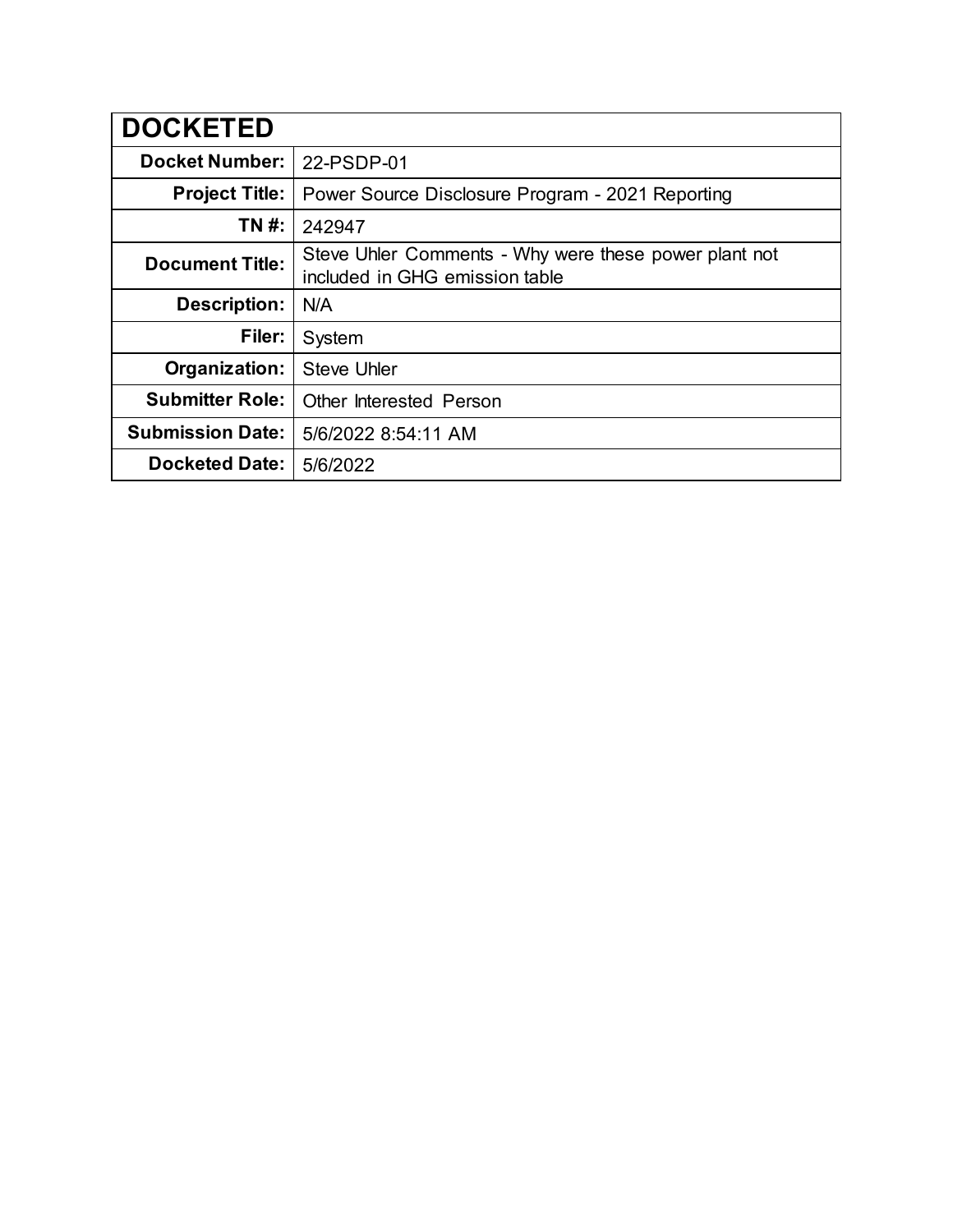**Comment Received From: Steve Uhler** Submitted On: 5/6/2022 Docket Number: 22-PSDP-01

## PSDP-22-01 Why were these power plant not included in GHG emission table

PSDP-22-01 Why were these power plant not included in GHG emission table?

Additional submitted attachment is included below.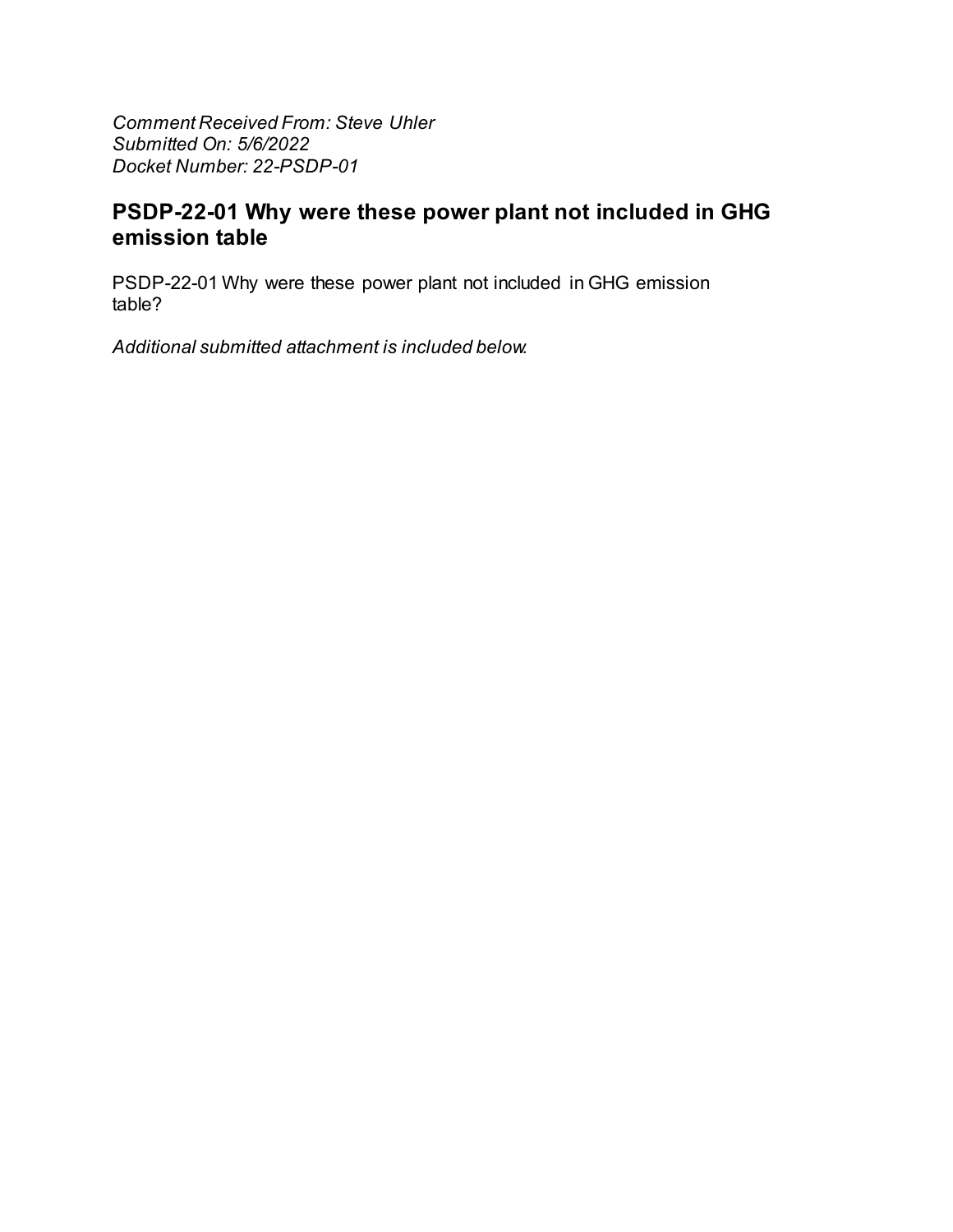PSDP-22-01 Why were these power plant not included in GHG emission table? The table is found in https://efiling.energy.ca.gov/GetDocument.aspx? tn=242908 PSD Annual Report Template on GHG Emissions Factor tab. AES Huntington Beach Energy Project - EIA ID - 62116 Street Address - 21730 Newland Street - City - Huntington Beach Capacity (MW)  $-699.20$ Technology - Natural Gas Fired Combined Cycle Start Date - 02/01/2020 AES Alamitos Energy Center - EIA ID - 62115 Street Address - 690 North Studebaker - City - Long Beach Capacity (MW) - 678.00 Technology - Natural Gas Fired Combined Cycle Start Date - 02/01/2020 Gilroy Power Plant - EIA ID - 10034 Street Address - 1400 Pacheco Pass Hwy - City - Gilroy Capacity  $(MW) - 130.00$ Technology - Natural Gas Fired Combined Cycle Start Date - 01/01/2001 Maverick Solar 4, LLC - EIA ID - 64104 Street Address - 29722 Corn Springs Road - City - Desert Center Capacity (MW) - 100.00 Technology - Solar Photovoltaic Start Date - 12/01/2020  $E11wood - EIA ID - 8076$ Street Address - 30 Las Armas Rd. - City - Goleta Capacity  $(MW) - 58.00$ Technology - Natural Gas Fired Combustion Turbine Start Date - 01/01/2001 Panoche Peaker - EIA ID - 55874 Street Address - 43649 W. Panoche Road - City - Firebaugh Capacity (MW)  $-56.70$ Technology - Natural Gas Fired Combustion Turbine Start Date - 01/01/2002 King City Peaking - EIA ID - 55811 Street Address - 51 Don Bates Way - City - King City Capacity (MW)  $-47.30$ Technology - Natural Gas Fired Combustion Turbine Start Date - 04/01/2002